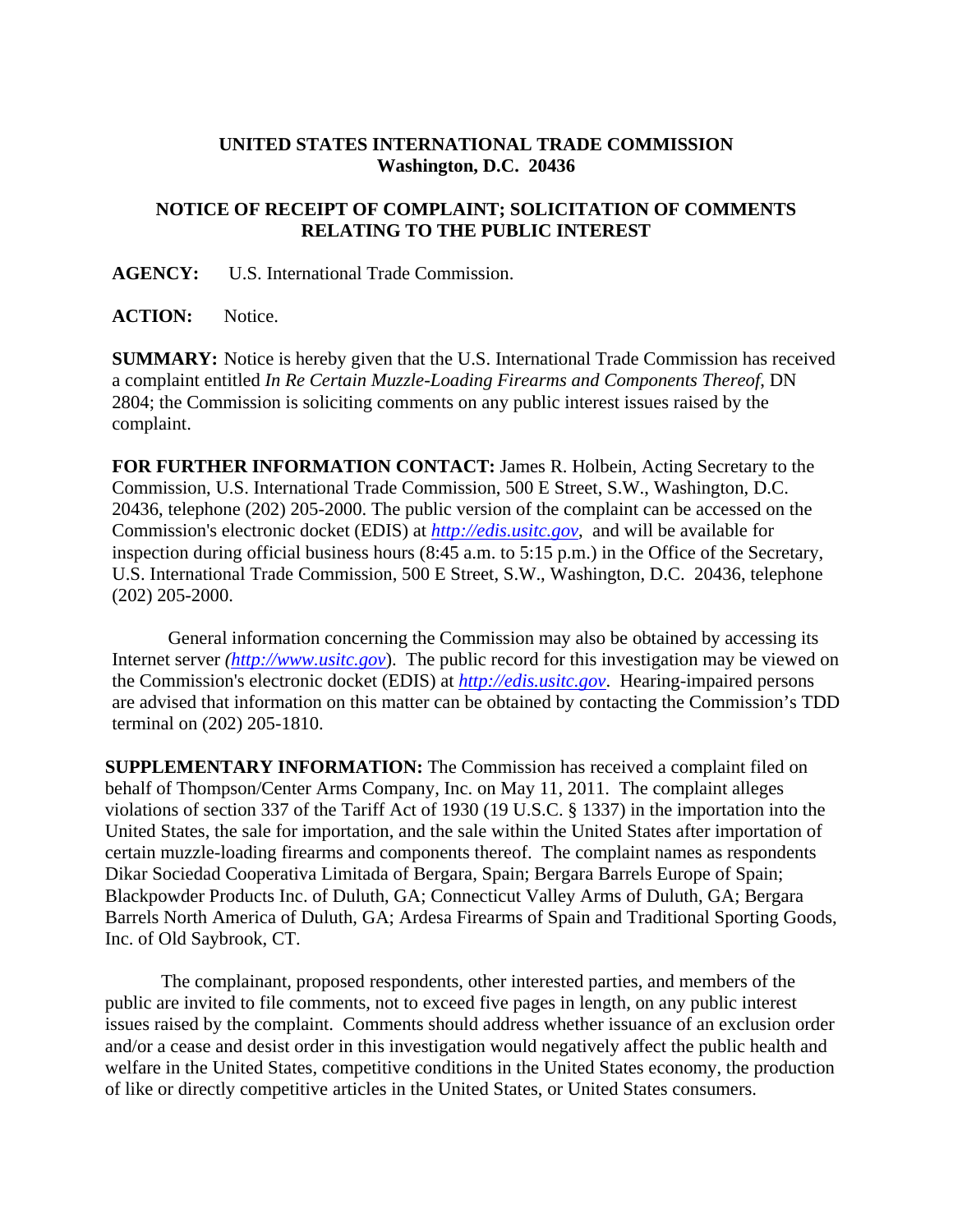In particular, the Commission is interested in comments that:

- (i) explain how the articles potentially subject to the orders are used in the United States;
- (ii) identify any public health, safety, or welfare concerns in the United States relating to the potential orders;
- (iii) indicate the extent to which like or directly competitive articles are produced in the United States or are otherwise available in the United States, with respect to the articles potentially subject to the orders; and
- (iv) indicate whether Complainant, Complainant's licensees, and/or third party suppliers have the capacity to replace the volume of articles potentially subject to an exclusion order and a cease and desist order within a commercially reasonable time.

 Written submissions must be filed no later than by close of business, five business days after the date of publication of this notice in the *Federal Register*. There will be further opportunities for comment on the public interest after the issuance of any final initial determination in this investigation.

 Persons filing written submissions must file the original document and 12 true copies thereof on or before the deadlines stated above with the Office of the Secretary. Submissions should refer to the docket number ("Docket No. 2804") in a prominent place on the cover page and/or the first page. The Commission's rules authorize filing submissions with the Secretary by facsimile or electronic means only to the extent permitted by section 201.8 of the rules (see Handbook for Electronic Filing Procedures,

http://www.usitc.gov/secretary/fed\_reg\_notices/rules/documents/handbook\_on\_electronic\_filing. pdf ). Persons with questions regarding electronic filing should contact the Secretary (202-205- 2000).

 Any person desiring to submit a document to the Commission in confidence must request confidential treatment. All such requests should be directed to the Secretary to the Commission and must include a full statement of the reasons why the Commission should grant such treatment. *See* 19 C.F.R. § 201.6. Documents for which confidential treatment by the Commission is properly sought will be treated accordingly. All nonconfidential written submissions will be available for public inspection at the Office of the Secretary.